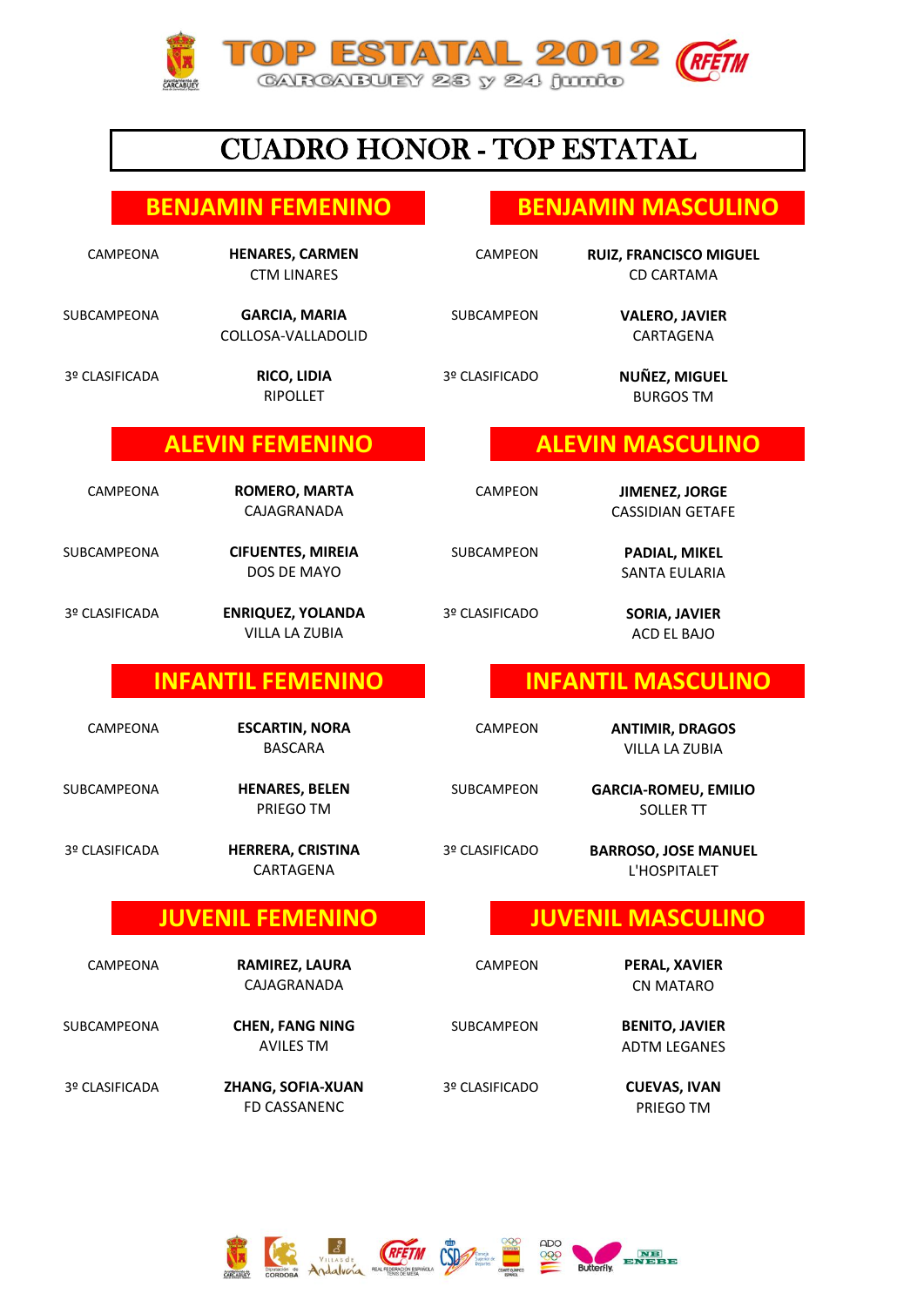

### **TOP ESTATAL - BENJAMIN MASCULINO**

|         | Part. Día | Hora  | <b>Mesa</b>    |                  | <b>GRUPO ÚNICO</b>            |            | 1       | $\overline{2}$     | 3              | 4               | $5\phantom{.0}$ | 6                         | 7                 | 8                | <b>PTS</b>      | <b>CLS</b>     |
|---------|-----------|-------|----------------|------------------|-------------------------------|------------|---------|--------------------|----------------|-----------------|-----------------|---------------------------|-------------------|------------------|-----------------|----------------|
| $1 - 4$ | 23        | 10:30 |                |                  | <b>RUIZ, FRANCISCO MIGUEL</b> | <b>AND</b> |         | $3 - 2$            | $3 - 1$        | $3-0$           | $3-0$           | $3-0$                     | $3-0$             | $3-0$            | 14              | 1 <sup>0</sup> |
| $2 - 6$ | 23        | 10:30 | 2              |                  | <b>CD CARTAMA</b>             |            |         | $6, 13, -9, -6, 8$ | $4, 4, -7, 7,$ | 7,10,6.         | 6,3,7,          | 4,7,4,                    | 5,4,3,            | 3,6,7,           |                 |                |
| $3 - 8$ | 23        | 10:30 | 3              |                  | <b>GRAU, SERGI</b>            | <b>CAT</b> | $2 - 3$ |                    | $2 - 3$        | $3 - 1$         | $3-0$           | $3 - 2$                   | $2 - 3$           | $3-0$            | 11              | 4 <sup>0</sup> |
| $5 - 7$ | 23        | 10:30 | 4              |                  | <b>TRAMUNTANA FIGUERES</b>    |            |         |                    | $3,-12,-6,5,6$ | $-11,8,8,5$     | 3, 9, 7,        | 8,-11,-10,8,6 9,-7,-6,4,9 |                   | 6,7,5,           |                 |                |
| $1-5$   | 23        | 12:30 |                | $\mathbf{3}$     | <b>VALERO, JAVIER</b>         | <b>MUR</b> | $1 - 3$ | $3 - 2$            |                | $3 - 2$         | $3-0$           | $3-0$                     | $3 - 1$           | $3-0$            | 13              | $2^{\circ}$    |
| $3 - 7$ | 23        | 12:30 | $\overline{2}$ |                  | CARTAGENA                     |            |         |                    |                | $10,-6,-11,8,8$ | 8,7,8,          | 8,7,7,                    | $7, -9, 4, 9,$    | 8,5,6,           |                 |                |
| $2 - 8$ | 23        | 12:30 | 3              | $\blacktriangle$ | <b>CUESTA, GUILLERMO</b>      | <b>AND</b> | $0 - 3$ | $1 - 3$            | $2 - 3$        |                 | $1 - 3$         | $3 - 2$                   | $3-0$             | $3 - 1$          | 10              | 6 <sup>o</sup> |
| $4-6$   | 23        | 12:30 | 4              |                  | CAJAGRANADA                   |            |         |                    |                |                 | $6, -5, 8, 3,$  | $-10,-7,6,5,8$            | 9, 9, 4,          | $9, 2, -11, 10,$ |                 |                |
| $1 - 7$ | 23        | 16:30 |                | $5\phantom{1}$   | <b>VIVANCOS, FRANCISCO</b>    | <b>AND</b> | $0 - 3$ | $0 - 3$            | $0 - 3$        | $3 - 1$         |                 | $3 - 2$                   | $1 - 3$           | $3-0$            | 10 <sup>°</sup> | 5 <sup>o</sup> |
| $5-8$   | 23        | 16:30 | $\overline{2}$ |                  | CAJAGRANADA                   |            |         |                    |                |                 |                 | $-6,4,8,-5,4$             | $8,7,-9,9,$       | 5, 9, 7,         |                 |                |
| $3-6$   | 23        | 16:30 | 3              | 6                | ANTEQUERA, ADRIAN             | <b>MUR</b> | $0 - 3$ | $2 - 3$            | $0 - 3$        | $2 - 3$         | $2 - 3$         |                           | $2 - 3$           | $3-0$            | 8               | 7 <sup>0</sup> |
| $2 - 4$ | 23        | 16:30 | 4              |                  | CARTAGENA                     |            |         |                    |                |                 |                 |                           | $8, -8, 5, -9, 7$ | 7,6,7,           |                 |                |
| $1 - 8$ | 23        | 18:30 |                |                  | NUÑEZ, MIGUEL                 | <b>CYL</b> | $0 - 3$ | $3 - 2$            | $1 - 3$        | $0 - 3$         | $3 - 1$         | $3 - 2$                   |                   | $3-0$            | 11              | 3 <sup>o</sup> |
| $6 - 7$ | 23        | 18:30 | $\overline{2}$ |                  | <b>BURGOS TM</b>              |            |         |                    |                |                 |                 |                           |                   | 5,7,5,           |                 |                |
| $4-5$   | 23        | 18:30 | 3              | 8                | <b>MARTINEZ, ALEX</b>         | <b>CVA</b> | $0 - 3$ | $0 - 3$            | $0 - 3$        | $1 - 3$         | $0 - 3$         | $0 - 3$                   | $0 - 3$           |                  | $\overline{7}$  | $8^{\circ}$    |
| $2 - 3$ | 23        | 18:30 | 4              |                  | <b>ALGEMESI</b>               |            |         |                    |                |                 |                 |                           |                   |                  |                 |                |
| $1 - 6$ | 23        | 20:30 |                |                  |                               |            |         |                    |                |                 |                 |                           |                   |                  |                 |                |
| $4 - 8$ | 23        | 20:30 | 2              |                  |                               |            |         |                    |                |                 |                 |                           |                   |                  |                 |                |
| $2 - 7$ | 23        | 20:30 | 3              |                  |                               |            |         |                    |                |                 |                 |                           |                   |                  |                 |                |
| $3 - 5$ | 23        | 20:30 | 4              |                  |                               |            |         |                    |                |                 |                 |                           |                   |                  |                 |                |
| $1-3$   | 24        | 9:30  | $\overline{1}$ |                  |                               |            |         |                    |                |                 |                 |                           |                   |                  |                 |                |
| $2-5$   | 24        | 9:30  | $\overline{2}$ |                  |                               |            |         |                    |                |                 |                 |                           |                   |                  |                 |                |
| $4 - 7$ | 24        | 9:30  | 3              |                  |                               |            |         |                    |                |                 |                 |                           |                   |                  |                 |                |
|         | $6-8$ 24  | 9:30  | 4              |                  |                               |            |         |                    |                |                 |                 |                           |                   |                  |                 |                |



1-2 24 11:30 1 3-4 24 11:30 2 5-6 24 11:30 3 7-8 24 11:30 4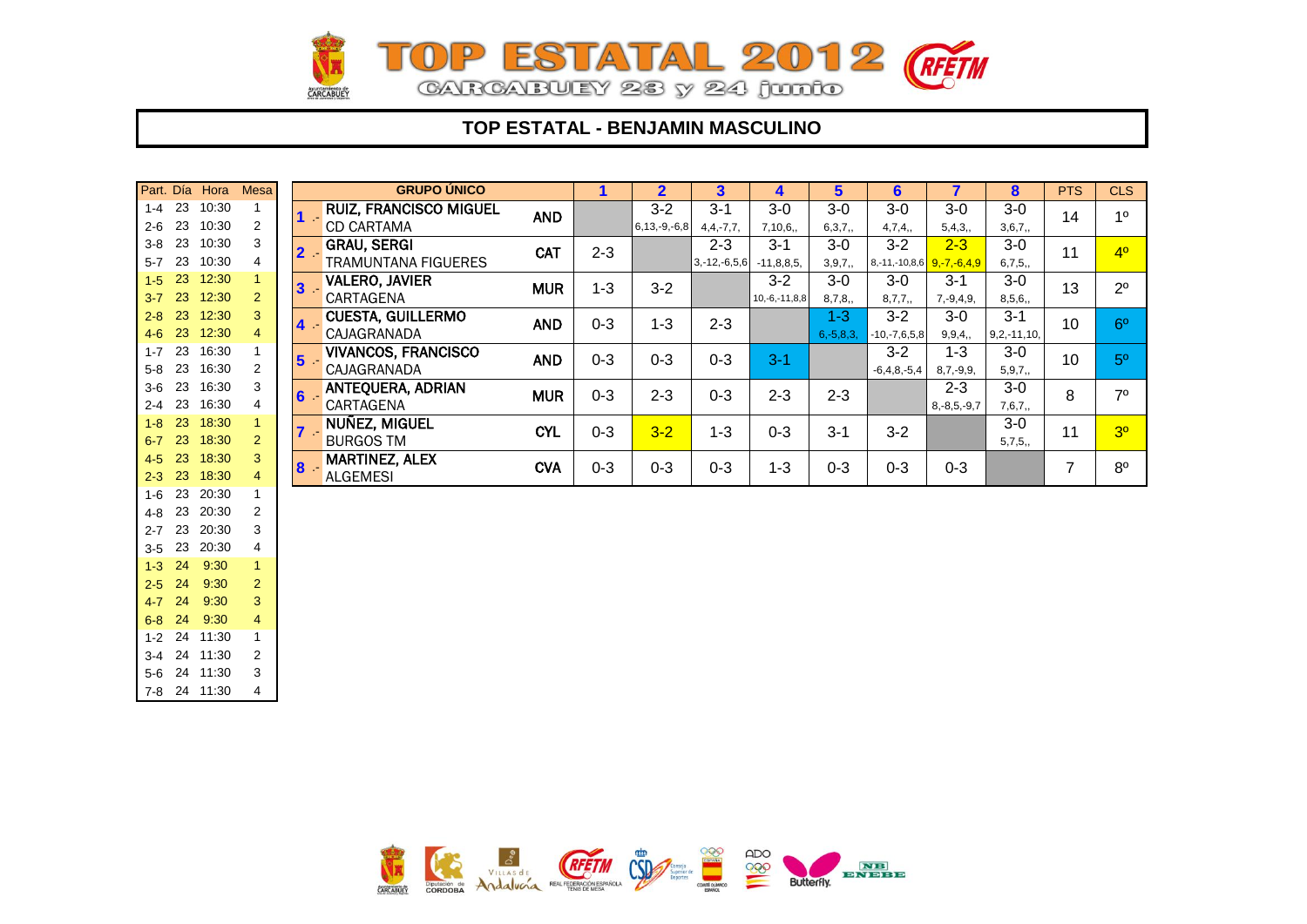

### **TOP ESTATAL - BENJAMIN FEMENINO**

|            |    | Part. Día Hora | <b>Mesa</b>    |                | <b>GRUPO ÚNICO</b>   |            | 1       | $\overline{2}$ | $\mathbf{3}$ | 4       | 5               | $6\phantom{1}$ | 7                  | 8                                    | <b>PTS</b> | <b>CLS</b>     |
|------------|----|----------------|----------------|----------------|----------------------|------------|---------|----------------|--------------|---------|-----------------|----------------|--------------------|--------------------------------------|------------|----------------|
| $1-8$ 23   |    | 10:30          | 5              |                | HENARES, CARMEN      | <b>AND</b> |         | $3-0$          | $3-0$        | $3-0$   | $3 - 1$         | $3-0$          | $3-0$              | $3-0$                                | 14         | 1 <sup>0</sup> |
| $2 - 7$ 23 |    | 10:30          | 6              |                | <b>CTM LINARES</b>   |            |         | 7,5,15,        | 3,7,8,       | 9,5,4,  | $-8.7.9.5$      | 2,5,3,         | 3, 2, 7,           | 3,9,6,                               |            |                |
| $3-6$ 23   |    | 10:30          | 7              | $\overline{2}$ | <b>GARCIA, NEREA</b> | <b>AND</b> | $0 - 3$ |                | $3 - 1$      | $0 - 3$ | $3-0$           | $0 - 3$        | $2 - 3$            | $3-0$                                | 10         | 5 <sup>0</sup> |
| $4 - 5$    | 23 | 10:30          | 8              |                | <b>CTM TARIFA</b>    |            |         |                | $10,-9,4,4,$ | 8,7,9,  | 6,11,6,         | 6, 1, 3,       | $-7, -5, 7, 10, 8$ | 4,6,9,                               |            |                |
| $4 - 8$    | 23 | 12:30          | 5              | $\mathbf{3}$   | MIRAMONTES, NATALIA  | <b>CAT</b> | $0 - 3$ | $1 - 3$        |              | $0 - 3$ | $3 - 1$         | $0 - 3$        | $3 - 2$            | $2 - 3$                              | 9          | $6^{\circ}$    |
| $3-5$      | 23 | 12:30          | 6              |                | <b>BALAGUER</b>      |            |         |                |              | 8,6,5,  | $3, -3, 6, 13,$ | 2, 11, 9,      |                    | $7, -7, -10, 7, 6$ 8, -10, -10, 9, 6 |            |                |
| $2 - 6$    | 23 | 12:30          | $\overline{7}$ | $\overline{4}$ | RICO, LIDIA          | <b>CAT</b> | $0 - 3$ | $3-0$          | $3-0$        |         | $3 - 1$         | $0 - 3$        | $3 - 1$            | $3-0$                                | 12         | 3 <sup>o</sup> |
| $1 - 7$    | 23 | 12:30          | 8              |                | <b>RIPOLLET</b>      |            |         |                |              |         | $8, -6, 12, 9,$ | 4,3,9,         | $1, 9, -9, 3,$     | 4,8,6,                               |            |                |
| $3 - 8$    | 23 | 16:30          | 5              | $5\phantom{1}$ | RODRIGUEZ, ISABEL    | <b>AND</b> | $1 - 3$ | $0 - 3$        | $1 - 3$      | $1 - 3$ |                 | $1 - 3$        | $1 - 3$            | $3 - 1$                              | 8          | 7 <sup>o</sup> |
| $2 - 4$    | 23 | 16:30          | 6              |                | <b>CTM LINARES</b>   |            |         |                |              |         |                 | $-9,6,5,5,$    | $-8,9,9,5,$        | $8, -8, 7, 4,$                       |            |                |
| $1 - 5$    | 23 | 16:30          | 7              | 6              | <b>GARCIA, MARIA</b> | <b>CYL</b> | $0 - 3$ | $3-0$          | $3-0$        | $3-0$   | $3 - 1$         |                | $3 - 2$            | $3-0$                                | 13         | $2^{\circ}$    |
| $6 - 7$    | 23 | 16:30          | 8              |                | COLLOSA-VALLADOLID   |            |         |                |              |         |                 |                | $-8,5,-9,3,15$     | 9,10,6,                              |            |                |
| $7 - 8$    | 23 | 18:30          | 5              |                | PEREZ, ANDREA        | <b>AND</b> | $0 - 3$ | $3 - 2$        | $2 - 3$      | $1 - 3$ | $3 - 1$         | $2 - 3$        |                    | $3 - 2$                              | 10         | 4 <sup>0</sup> |
| $1 - 6$    | 23 | 18:30          | 6              |                | VILLA LA ZUBIA       |            |         |                |              |         |                 |                |                    | $10,9,-8,-4,6$                       |            |                |
| $2-5$      | 23 | 18:30          | $\overline{7}$ | $\bf{8}$       | ENRIQUEZ, CARMEN     | <b>AND</b> | $0 - 3$ | $0 - 3$        | $3 - 2$      | $0 - 3$ | $1 - 3$         | $0 - 3$        | $2 - 3$            |                                      | 8          | 8 <sup>o</sup> |
| $3\cdot 4$ | 23 | 18:30          | 8              |                | VILLA LA ZUBIA       |            |         |                |              |         |                 |                |                    |                                      |            |                |
| $2 - 8$    | 23 | 20:30          | 5              |                |                      |            |         |                |              |         |                 |                |                    |                                      |            |                |
| $1 - 3$    | 23 | 20:30          | 6              |                |                      |            |         |                |              |         |                 |                |                    |                                      |            |                |
| $4 - 7$    | 23 | 20:30          | $\overline{7}$ |                |                      |            |         |                |              |         |                 |                |                    |                                      |            |                |
| $5-6$      | 23 | 20:30          | 8              |                |                      |            |         |                |              |         |                 |                |                    |                                      |            |                |
| $6 - 8$    | 24 | 9:30           | 5              |                |                      |            |         |                |              |         |                 |                |                    |                                      |            |                |
| $5-7$      | 24 | 9:30           | 6              |                |                      |            |         |                |              |         |                 |                |                    |                                      |            |                |
| $1-4$      | 24 | 9:30           | $\overline{7}$ |                |                      |            |         |                |              |         |                 |                |                    |                                      |            |                |
| $2-3$ 24   |    | 9:30           | 8              |                |                      |            |         |                |              |         |                 |                |                    |                                      |            |                |



5-8 24 11:30 5 4-6 24 11:30 6 3-7 24 11:30 7 1-2 24 11:30 8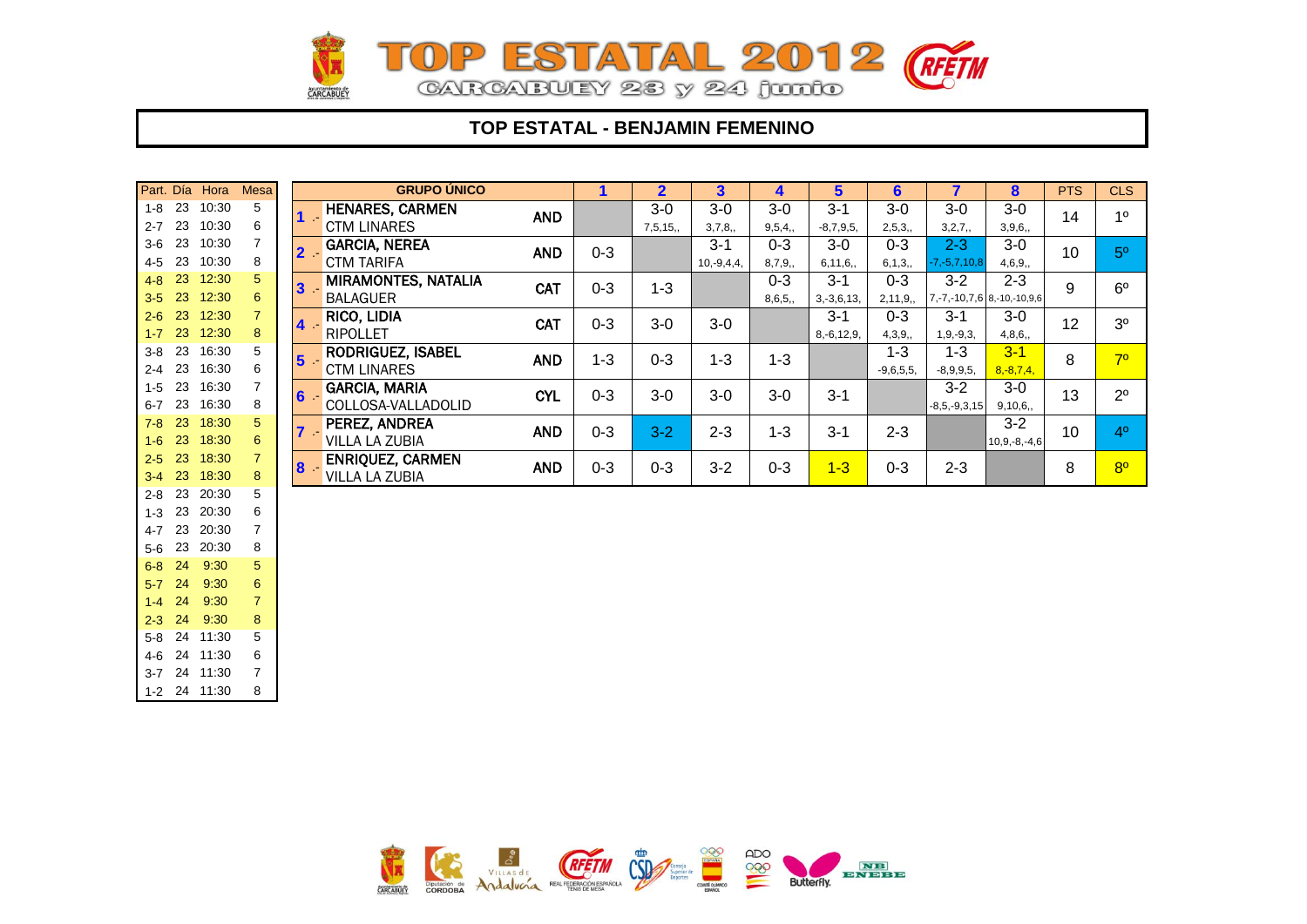

### **TOP ESTATAL - ALEVIN MASCULINO**

|         | Part. Día | Hora  | <b>Mesa</b> |                | <b>GRUPO ÚNICO</b>             |            |         | $\overline{2}$     | 3       | 4                  | 5                 | $6\phantom{1}$ | 7                 | 8                   | <b>PTS</b> | <b>CLS</b>     |
|---------|-----------|-------|-------------|----------------|--------------------------------|------------|---------|--------------------|---------|--------------------|-------------------|----------------|-------------------|---------------------|------------|----------------|
| $1-6$   | 23        | 10:00 |             |                | PADIAL, MIKEL                  | <b>BAL</b> |         | $3 - 2$            | $0 - 3$ | $3-0$              | $3 - 1$           | $3-0$          | $3 - 1$           | $3-0$               | 13         | $2^{\circ}$    |
| 4-8     | 23        | 10:00 | 2           |                | <b>SANTA EULARIA</b>           |            |         | $-9, 8, -7, 10, 5$ | 7,7,4,  | 10, 10, 4,         | $-9, 8, 9, 3,$    | 8,9,6,         | $7, 9, -9, 7,$    | 7,8,9,              |            |                |
| $2 - 7$ | 23        | 10:00 | 3           |                | <b>MASIP, JOAN</b>             | CAT        | $2 - 3$ |                    | $0 - 3$ | $2 - 3$            | $3 - 1$           | 1-3.           | $3-0$             | $3 - 1$             | 10         | 5 <sup>0</sup> |
| $3 - 5$ | 23        | 10:00 | 4           |                | <b>IGUALADA</b>                |            |         |                    | 7,7,9,  | $5, -7, 9, -11, 3$ | $9, -8, 7, 8,$    | $-12,7,4,7$    | 5,9,8,            | $6, 6, -8, 9,$      |            |                |
| $1 - 4$ | 23        | 12:00 |             | $\mathbf{3}$   | JIMENEZ, JORGE                 | <b>MAD</b> | $3-0$   | $3-0$              |         | $3 - 2$            | $3 - 1$           | $3-0$          | $3 - 2$           | $3 - 2$             | 14         | 10             |
| $2 - 6$ | 23        | 12:00 | 2           |                | <b>CASSIDIAN GETAFE</b>        |            |         |                    |         | $-11,6,-8,2,8$     | $6, 9, -3, 7,$    | 3,9,7,         | $-7, -7, 7, 7, 4$ | $-9, 15, -12, 4, 8$ |            |                |
| $3 - 8$ | 23        | 12:00 | 3           | 4 <sup>1</sup> | REGUEIRO, PABLO UXIO           | <b>GAL</b> | $0 - 3$ | $3 - 2$            | $2 - 3$ |                    | $3 - 2$           | $0 - 3^*$      | $3 - 2$           | $3 - 2$             | 10         | 4 <sup>0</sup> |
| $5-7$   | 23        | 12:00 | 4           |                | OROSO TM                       |            |         |                    |         |                    | $-8, 8, -7, 9, 4$ | 6, 8, 0,       | $-8, 8, 8, -9, 9$ | $-8,7,4,-9,8$       |            |                |
| $1 - 5$ | 23        | 16:00 |             | $5\phantom{1}$ | PEREZ, IVAN DAVID              | <b>CVA</b> | $1 - 3$ | $1 - 3$            | $1 - 3$ | $2 - 3$            |                   | $3-1$          | $3-0$             | $3-0$               | 10         | 6 <sup>0</sup> |
| $3 - 7$ | 23        | 16:00 | 2           |                | <b>ALICANTE TM</b>             |            |         |                    |         |                    |                   | $-9,5,9,3,$    | 9,7,7,            | 3,4,6,              |            |                |
| $2 - 8$ | 23        | 16:00 | 3           | $6 -$          | <b>SORIA, JAVIER</b>           | <b>MUR</b> | $0 - 3$ | $3 - 1$            | $0 - 3$ | $3 - 0*$           |                   |                | $2 - 3$           | $3-0$               | 10         | 3 <sup>o</sup> |
| 4-6     | 23        | 16:00 | 4           |                | ACD EL BAJO                    |            |         |                    |         |                    | $1 - 3$           |                | $-7,10,9,-6,12$   | 4,2,9,              |            |                |
| $1-8$   | 23        | 18:00 |             |                | <b>SAEZ, RAFAEL</b>            | <b>CYL</b> | $1 - 3$ | $0 - 3$            | $2 - 3$ | $2 - 3$            | $0 - 3$           | $3 - 2$        |                   | $3 - 1$             | 9          | 70             |
| $6 - 7$ | 23        | 18:00 | 2           |                | <b>BURGOS TM</b>               |            |         |                    |         |                    |                   |                |                   | $-6,8,3,9,$         |            |                |
| $4 - 5$ | 23        | 18:00 | 3           |                | <b>GONZÁLEZ, RAUL</b>          | <b>BAL</b> | $0 - 3$ | $1 - 3$            | $2 - 3$ | $2 - 3$            | $0 - 3$           | $0 - 3$        | $1 - 3$           |                     | 7          | 8 <sup>0</sup> |
| $2 - 3$ | 23        | 18:00 | 4           | 8              | <b>SANTA EULARIA</b>           |            |         |                    |         |                    |                   |                |                   |                     |            |                |
| $1 - 7$ | 23        | 20:00 |             |                |                                |            |         |                    |         |                    |                   |                |                   |                     |            |                |
| $5 - 8$ | 23        | 20:00 | 2           |                | *Retirada por lesión 0 puntos. |            |         |                    |         |                    |                   |                |                   |                     |            |                |
|         | $3-6$ 23  | 20:00 | 3           |                |                                |            |         |                    |         |                    |                   |                |                   |                     |            |                |

2-4 23 20:00 4 1-3 24 10:00 1 2-5 24 10:00 2 4-7 24 10:00 3 6-8 24 10:00 4 1-2 24 12:00 1 3-4 24 12:00 2 5-6 24 12:00 3 7-8 24 12:00 4

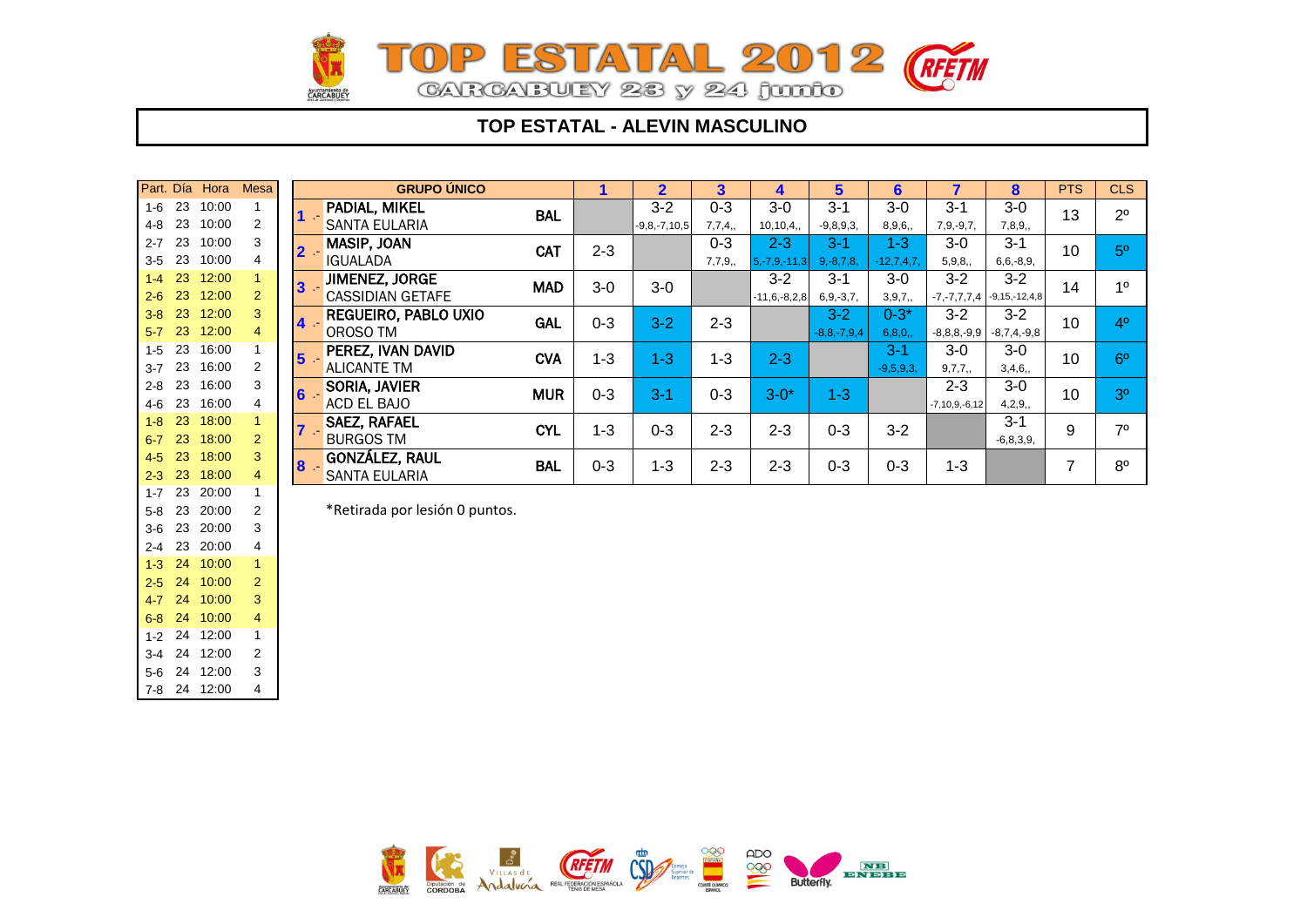

### **TOP ESTATAL - ALEVIN FEMENINO**

|                    |          | Part. Día Hora | Mesa                |                        | <b>GRUPO ÚNICO</b>                         |            | 1       | $\overline{2}$           | 3                       | 4                                                            | $5\phantom{.0}$           | $6\phantom{1}6$              | $\overline{\mathbf{z}}$   | 8                         | <b>PTS</b> | <b>CLS</b>     |
|--------------------|----------|----------------|---------------------|------------------------|--------------------------------------------|------------|---------|--------------------------|-------------------------|--------------------------------------------------------------|---------------------------|------------------------------|---------------------------|---------------------------|------------|----------------|
| $1 - 6$<br>4-8     | 23<br>23 | 10:00<br>10:00 | 5<br>6              |                        | ROMERO, MARTA<br>CAJAGRANADA               | <b>AND</b> |         | $2 - 3$<br>$7,-5,-8,8,8$ | $3-0$<br>10,8,7,        | $3 - 1$<br>$3, -8, 5, 8,$                                    | $3 - 1$<br>$6, -6, 6, 6,$ | $3 - 2$<br>$-9, -7, 4, 4, 9$ | $3-0$<br>5, 11, 10,       | $3 - 1$<br>$11,-3,8,7,$   | 13         | 10             |
| $2 - 7$<br>$3-5$   | 23<br>23 | 10:00<br>10:00 | 8                   | $\mathbf{2}$           | <b>ENRIQUEZ, YOLANDA</b><br>VILLA LA ZUBIA | <b>AND</b> | $3 - 2$ |                          | $1 - 3$<br>$9,6,-9,16,$ | $3 - 2$<br>$\vert$ -7,4,-12,2,9 -11,5,7,-10,3 -11,4,10,-10,7 | $3 - 2$                   | $3 - 2$                      | $1 - 3$<br>$6, 4, -8, 5,$ | $3-0$<br>11,7,4,          | 12         | 3 <sup>o</sup> |
| $1 - 4$<br>$2 - 6$ | 23<br>23 | 12:00<br>12:00 | 5<br>6              | 3                      | <b>CIFUENTES, MIREIA</b><br>DOS DE MAYO    | <b>MAD</b> | $0 - 3$ | $3 - 1$                  |                         | $3-0$<br>9,8,6,                                              | $3-0$<br>5,9,2,           | $3 - 1$<br>$-11, 5, 7, 12,$  | $3-0$<br>3,7,9,           | $3-0$<br>5,8,6,           | 13         | 2 <sup>o</sup> |
| $3-8$<br>$5 - 7$   | 23<br>23 | 12:00<br>12:00 | $\overline{7}$<br>8 | 4                      | CALVO, BELEN<br>ARTEAL TM                  | <b>GAL</b> | $1 - 3$ | $2 - 3$                  | $0 - 3$                 |                                                              | $0 - 3$<br>9,4,6,         | $1 - 3$<br>$10, 8, -9, 8,$   | $3 - 1$<br>$7, 5, -6, 7$  | $3-0$<br>4,4,6,           | 9          | 6 <sup>o</sup> |
| $1 - 7$<br>$5-8$   | 23<br>23 | 16:00<br>16:00 | 5<br>6              | 5 <sup>5</sup>         | BAIDEZ, YOLANDA<br><b>ALICANTE TM</b>      | <b>CVA</b> | $1 - 3$ | $2 - 3$                  | $0 - 3$                 | $3-0$                                                        |                           | $1 - 3$<br>$-10,7,9,10,$     | $3-0$<br>10, 2, 3,        | $3 - 1$<br>$-6,7,6,5,$    | 10         | $5^{\circ}$    |
| $3-6$<br>$2 - 4$   | 23<br>23 | 16:00<br>16:00 | 8                   | $6\phantom{a}$<br>- 17 | ÁLVAREZ, SILVIA<br>DOS DE MAYO             | <b>MAD</b> | $2 - 3$ | $2 - 3$                  | $1 - 3$                 | $3 - 1$                                                      | $3 - 1$                   |                              | $3-0$<br>5,8,11,          | $3-0$<br>7,6,7,           | 11         | 4 <sup>0</sup> |
| $1 - 3$<br>$2 - 5$ | 23<br>23 | 18:00<br>18:00 | 5<br>6              |                        | PEREZ, RAQUEL<br><b>GETAFE TM</b>          | <b>MAD</b> | $0 - 3$ | $3 - 1$                  | $0 - 3$                 | $1 - 3$                                                      | $0 - 3$                   | $0 - 3$                      |                           | $3 - 1$<br>$5, -8, 8, 7,$ | 9          | 7 <sup>0</sup> |
| $4 - 7$<br>$6 - 8$ | 23<br>23 | 18:00<br>18:00 | $\overline{7}$<br>8 | 8 <sub>1</sub>         | <b>MATELLANES, AITANA</b><br>DOS DE MAYO   | <b>MAD</b> | $1 - 3$ | $0 - 3$                  | $0 - 3$                 | $0 - 3$                                                      | $1 - 3$                   | $0 - 3$                      | $1 - 3$                   |                           | 7          | $8^{\circ}$    |
| 1-8                | 23       | 20:00          | 5                   |                        |                                            |            |         |                          |                         |                                                              |                           |                              |                           |                           |            |                |
| $6 - 7$<br>$4 - 5$ | 23<br>23 | 20:00<br>20:00 | 6<br>$\overline{7}$ |                        |                                            |            |         |                          |                         |                                                              |                           |                              |                           |                           |            |                |
| $2 - 3$            | 23       | 20:00          | 8                   |                        |                                            |            |         |                          |                         |                                                              |                           |                              |                           |                           |            |                |
| $1 - 5$            | 24       | 10:00          | 5                   |                        |                                            |            |         |                          |                         |                                                              |                           |                              |                           |                           |            |                |
| $3-7$              | 24       | 10:00          | 6                   |                        |                                            |            |         |                          |                         |                                                              |                           |                              |                           |                           |            |                |
| $2 - 8$            | 24       | 10:00          | $\overline{7}$      |                        |                                            |            |         |                          |                         |                                                              |                           |                              |                           |                           |            |                |
| $4 - 6$            | 24<br>24 | 10:00<br>12:00 | 8<br>5              |                        |                                            |            |         |                          |                         |                                                              |                           |                              |                           |                           |            |                |
| $1 - 2$<br>$3 - 4$ | 24       | 12:00          | 6                   |                        |                                            |            |         |                          |                         |                                                              |                           |                              |                           |                           |            |                |
|                    |          | 5-6 24 12:00   | $\overline{7}$      |                        |                                            |            |         |                          |                         |                                                              |                           |                              |                           |                           |            |                |



7-8 24 12:00 8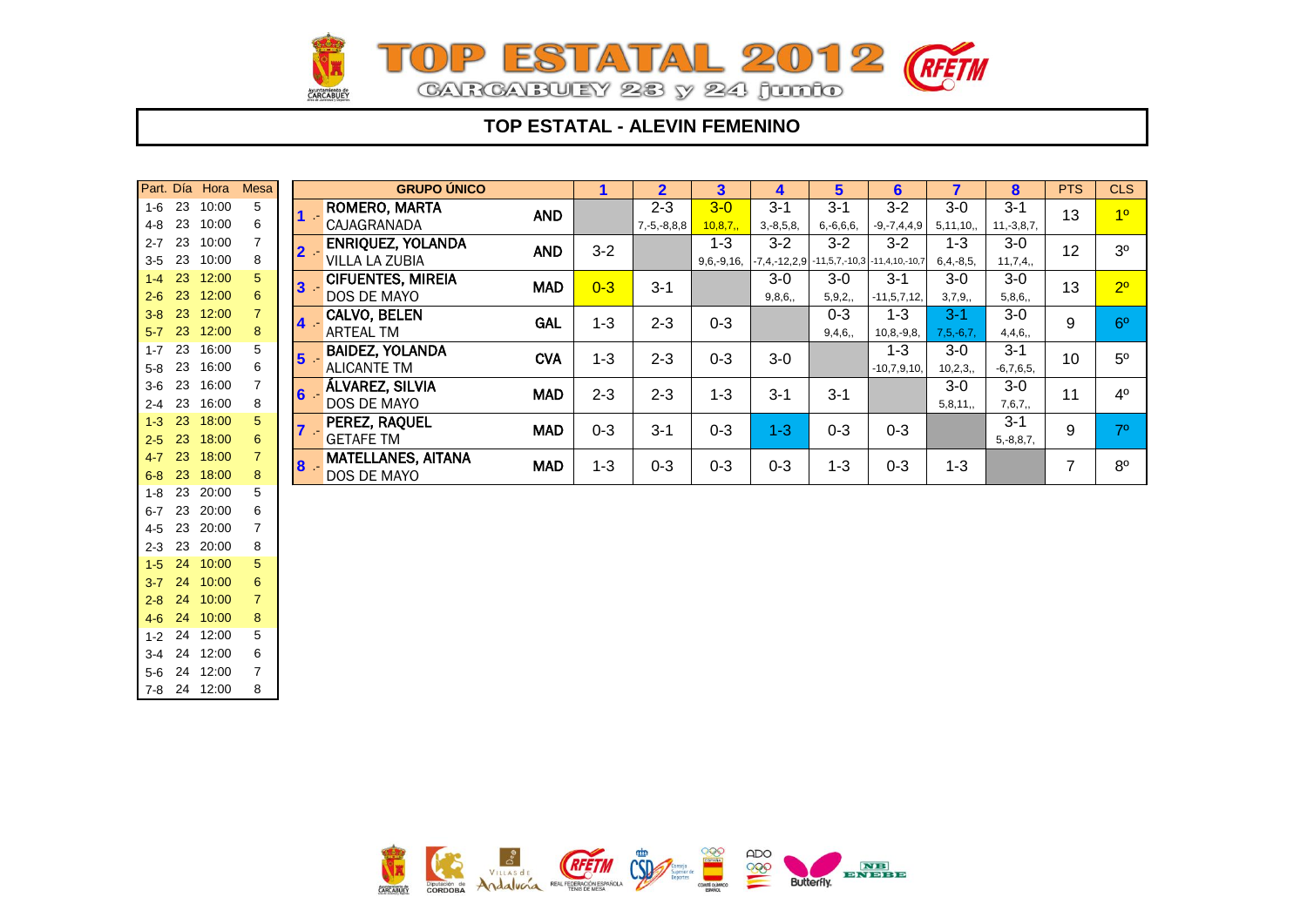

### **TOP ESTATAL - INFANTIL MASCULINO**

| Part. Día |    | Hora     | <b>Mesa</b>    |                | <b>GRUPO ÚNICO</b>          |            | 1       | $\overline{2}$      | 3           | 4             | 5              | $6\phantom{1}6$ | $\overline{\mathbf{7}}$ | 8                 | <b>PTS</b> | <b>CLS</b>     |
|-----------|----|----------|----------------|----------------|-----------------------------|------------|---------|---------------------|-------------|---------------|----------------|-----------------|-------------------------|-------------------|------------|----------------|
| $1 - 6$   | 23 | 9:30     |                | $1 -$          | <b>ANTIMIR, DRAGOS</b>      | <b>AND</b> |         | $3-2$               | $3-0$       | $3-0$         | $3 - 1$        | $2 - 3$         | $3 - 1$                 | $3-2$             | 13         | 1 <sup>0</sup> |
| $4 - 8$   | 23 | 9:30     | 2              |                | <b>VILLA LA ZUBIA</b>       |            |         | $-10, 10, -4, 6, 2$ | 8,9,9,      | 9, 8, 10,     | $3, -9, 2, 4,$ | $10,7,-9,-4,5$  | $-4,5,5,9,$             | $6,3,-7,-10,5$    |            |                |
| $2 - 7$   | 23 | 9:30     | 3              | 2 <sub>1</sub> | <b>GARCIA-ROMEU, EMILIO</b> | <b>BAL</b> | $2 - 3$ |                     | $3 - 1$     | $3 - 2$       | $3 - 1$        | $3 - 1$         | $2 - 3$                 | $3-0$             | 12         | 2 <sup>0</sup> |
| $3-5$     | 23 | 9:30     | 4              |                | <b>SOLLER TT</b>            |            |         |                     | $-5,8,9,5,$ | $-9,3,2,-5,1$ | $5, -7, 7, 6,$ | $-17,9,8,7$     | $6, -5, -10, 3, 7$      | 8,8,8,            |            |                |
| $1-4$     | 23 | 11:30    |                | 3.             | PALACIOS, DANIEL            | <b>EXT</b> | $0 - 3$ | $1 - 3$             |             | $3 - 0$       | $2 - 3$        | $2 - 3$         | $3-0$                   | $0 - 3$           | 9          | 6 <sup>o</sup> |
| $2 - 6$   | 23 | 11:30    | $\overline{2}$ |                | TM ALMARAZ                  |            |         |                     |             | 8,5,9,        | $-10,7,3,-5,4$ | $-7,7,3,-9,9$   | 8,12,6,                 | 7,10,4,           |            |                |
| $3-8$     | 23 | 11:30    | 3              | 4              | SAN JUAN, ADRIAN            | <b>MAD</b> | $0 - 3$ | $2 - 3$             | $0 - 3$     |               | $3 - 1$        | $3-0$           | $0 - 3$                 | $2 - 3$           | 9          | 8 <sup>o</sup> |
| $5 - 7$   | 23 | 11:30    | 4              |                | <b>EL ALAMO</b>             |            |         |                     |             |               | $-7,7,10,3$    | 3,6,3,          | 10,7,10,                | $9, -3, -5, 8, 8$ |            |                |
| $1 - 5$   | 23 | 13:30    |                | 5              | <b>CASARES, RAFAEL</b>      | <b>AND</b> | $1 - 3$ | $1 - 3$             | $3 - 2$     | $1 - 3$       |                | $0 - 3$         | $3 - 1$                 | $2 - 3$           | 9          | 70             |
| $3 - 7$   | 23 | 13:30    | 2              |                | CAJAGRANADA                 |            |         |                     |             |               |                | 2,7,4,          | $7, -9, 6, 7,$          | $6, -8, -6, 7, 2$ |            |                |
| $2 - 8$   | 23 | 13:30    | 3              | $6 -$          | <b>BARROSO, JOSE MANUEL</b> | <b>CAT</b> | $3 - 2$ | $1 - 3$             | $3 - 2$     | $0 - 3$       | $3-0$          |                 | $3 - 1$                 | $3-0$             | 12         | 3 <sup>0</sup> |
| 4-6       | 23 | 13:30    | 4              |                | <b>L'HOSPITALET</b>         |            |         |                     |             |               |                |                 | $4, 2, -5, 3,$          | 7,8,11,           |            |                |
| $1 - 7$   | 23 | 17:30    |                | $7 -$          | CARULLA, CARLOS             | <b>BAL</b> | $1 - 3$ | $3 - 2$             | $0 - 3$     | $3-0$         | $1 - 3$        | $1 - 3$         |                         | $3-0$             | 10         | 4 <sup>0</sup> |
| $5-8$     | 23 | 17:30    | 2              |                | <b>SOLLER TT</b>            |            |         |                     |             |               |                |                 |                         | 9,4,5,            |            |                |
| $3-6$     | 23 | 17:30    | 3              | $8 -$          | <b>GARRIDO, ADRIAN</b>      | <b>MUR</b> | $2 - 3$ | $0 - 3$             | $3-0$       | $3 - 2$       | $3 - 2$        | $0 - 3$         | $0 - 3$                 |                   | 10         | 5 <sup>0</sup> |
| $2-4$     | 23 | 17:30    | $\overline{4}$ |                | CARTAGENA                   |            |         |                     |             |               |                |                 |                         |                   |            |                |
| $1 - 8$   | 23 | 19:30    |                |                |                             |            |         |                     |             |               |                |                 |                         |                   |            |                |
| $6 - 7$   | 23 | 19:30    | 2              |                |                             |            |         |                     |             |               |                |                 |                         |                   |            |                |
| $4-5$     | 23 | 19:30    | 3              |                |                             |            |         |                     |             |               |                |                 |                         |                   |            |                |
| $2 - 3$   | 23 | 19:30    | 4              |                |                             |            |         |                     |             |               |                |                 |                         |                   |            |                |
| $1-3$     | 24 | 10:30    |                |                |                             |            |         |                     |             |               |                |                 |                         |                   |            |                |
| $2 - 5$   | 24 | 10:30    | $\overline{2}$ |                |                             |            |         |                     |             |               |                |                 |                         |                   |            |                |
| $4 - 7$   | 24 | 10:30    | 3              |                |                             |            |         |                     |             |               |                |                 |                         |                   |            |                |
| $6 - 8$   | 24 | 10:30    | 4              |                |                             |            |         |                     |             |               |                |                 |                         |                   |            |                |
| $1 - 2$   | 24 | 12:30    |                |                |                             |            |         |                     |             |               |                |                 |                         |                   |            |                |
| $3-4$     | 24 | 12:30    | 2              |                |                             |            |         |                     |             |               |                |                 |                         |                   |            |                |
| $5-6$     |    | 24 12:30 | 3              |                |                             |            |         |                     |             |               |                |                 |                         |                   |            |                |



7-8 24 12:30 4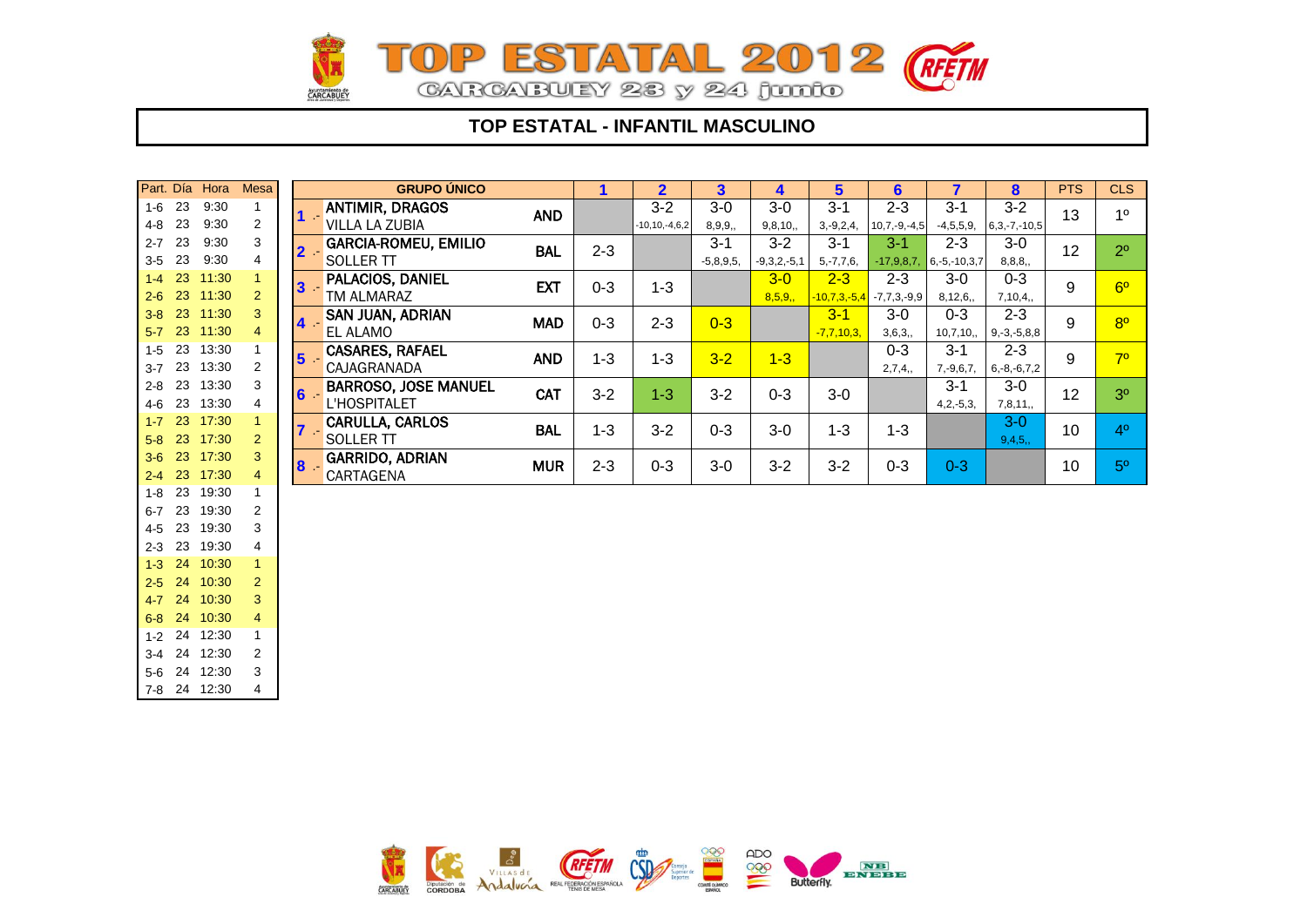

### **TOP ESTATAL - INFANTIL FEMENINO**

| Part. Día |    | Hora         | <b>Mesa</b>    |       | <b>GRUPO ÚNICO</b>      |            |         | $\overline{2}$ | 3              | 4                  | 5                 | $6\phantom{1}6$   |                 | 8                                      | <b>PTS</b> | <b>CLS</b>     |
|-----------|----|--------------|----------------|-------|-------------------------|------------|---------|----------------|----------------|--------------------|-------------------|-------------------|-----------------|----------------------------------------|------------|----------------|
| $1-6$ 23  |    | 9:30         | 5              |       | <b>ESCARTIN, NORA</b>   | <b>CAT</b> |         | $3 - 1$        | $3 - 1$        | $3-0$              | $3 - 2$           | $3-0$             | $3 - 1$         | $3 - 2$                                | 14         | 1 <sup>0</sup> |
| 4-8       | 23 | 9:30         | 6              |       | <b>BASCARA</b>          |            |         | $-7,2,3,11,$   | $6, 8, -7, 8,$ | 9,8,6,             | $4, -8, 8, -8, 9$ | 9,7,7,            | $-5,6,4,9,$     | $-7, -10, 4, 6, 7$                     |            |                |
| $2 - 7$   | 23 | 9:30         | 7              | $2 -$ | <b>HENARES, BELEN</b>   | <b>AND</b> | $1 - 3$ |                | $3-0$          | $2 - 3$            | $3-0$             | $3-0$             | $3 - 1$         | $3 - 1$                                | 12         | 2 <sup>0</sup> |
| $3-5$ 23  |    | 9:30         | 8              |       | PRIEGO TM               |            |         |                | 7,7,7,         | $-6, 5, -10, 6, 8$ | 8,5,8,            | 11,9,6,           | $9, -7, 7, 9,$  | $7,7,-9,7,$                            |            |                |
| $1-4$     | 23 | 11:30        | 5              | $3$ . | <b>SAENZ, MARIONA</b>   | <b>CAT</b> | $1 - 3$ | $0 - 3$        |                | $1 - 3$            | $2 - 3$           | $3-0$             | $1 - 3$         | $3-0$                                  | 9          | 6 <sup>o</sup> |
| $2 - 6$   | 23 | 11:30        | 6              |       | <b>BASCARA</b>          |            |         |                |                | $-10,9,9,8,$       | $4,7,-8,-8,5$     | 6,8,2,            | $5, 10, -5, 4,$ | 9,7,4,                                 |            |                |
| $3 - 8$   | 23 | 11:30        | $\overline{7}$ | $4 -$ | <b>BALLESTER, SARA</b>  | <b>CAT</b> | $0 - 3$ | $3 - 2$        | $3 - 1$        |                    | $0 - 3$           | $3 - 2$           | $3-0$           | $3 - 1$                                | 12         | 4 <sup>0</sup> |
| $5-7$     | 23 | 11:30        | 8              |       | <b>FALCONS SABADELL</b> |            |         |                |                |                    | 12,6,5,           | $9, -8, 7, -9, 9$ | 8,3,6,          | $5, 12, -9, 11,$                       |            |                |
| $1-5$     | 23 | 13:30        | 5              | $5 -$ | HERRERA, CRISTINA       | <b>MUR</b> | $2 - 3$ |                | $3 - 2$        |                    |                   | $3-0$             | $3 - 1$         | $3-0$                                  | 12         | 3 <sup>0</sup> |
| $3 - 7$   | 23 | 13:30        | 6              |       | CARTAGENA               |            |         | $0 - 3$        |                | $3-0$              |                   | 8, 11, 8,         | $4,6,-11,10,$   | 7,6,5,                                 |            |                |
| $2 - 8$   | 23 | 13:30        | 7              | $6 -$ | <b>GARCIA, ANGELA</b>   |            | $0 - 3$ | $0 - 3$        | $0 - 3$        | $2 - 3$            |                   |                   | $3 - 2$         | $2 - 3$                                | 8          | 8 <sup>0</sup> |
| 4-6 23    |    | 13:30        | 8              |       | CAJAGRANADA             | <b>AND</b> |         |                |                |                    | $0 - 3$           |                   |                 | $-9, -4, 10, 5, 6$ $-9, -8, 11, 8, 11$ |            |                |
| $1-3$     | 23 | 17:30        | 5              | $7 -$ | <b>GARCIA, LAURA</b>    | <b>AND</b> | $1 - 3$ | $1 - 3$        | $3-1$          | $0 - 3$            | $1 - 3$           | $2 - 3$           |                 | $3 - 1$                                | 9          | 5 <sup>0</sup> |
| $2 - 5$   | 23 | 17:30        | 6              |       | PRIEGO TM               |            |         |                |                |                    |                   |                   |                 | $17,-5,8,9,$                           |            |                |
| $4 - 7$   | 23 | 9:30         | 9              | $8 -$ | <b>SILES, PATRICIA</b>  | <b>CLM</b> | $2 - 3$ | $1 - 3$        | $0 - 3$        | $1 - 3$            | $0 - 3$           | $3 - 2$           | $1 - 3$         |                                        | 8          | 7 <sup>0</sup> |
| $6 - 8$   | 23 | 17:30        | 8              |       | <b>MIGUELTURRA</b>      |            |         |                |                |                    |                   |                   |                 |                                        |            |                |
| $1 - 8$   | 23 | 19:30        | 5              |       |                         |            |         |                |                |                    |                   |                   |                 |                                        |            |                |
| $6 - 7$   | 24 | 11:00        | 9              |       |                         |            |         |                |                |                    |                   |                   |                 |                                        |            |                |
| 4-5       | 23 | 19:30        | $\overline{7}$ |       |                         |            |         |                |                |                    |                   |                   |                 |                                        |            |                |
| $2 - 3$   | 23 | 19:30        | 8              |       |                         |            |         |                |                |                    |                   |                   |                 |                                        |            |                |
|           |    | 1 7 24 10:30 | 5              |       |                         |            |         |                |                |                    |                   |                   |                 |                                        |            |                |

5-8 24 10:30 6 3-6 24 10:30 7 2-4 24 10:30 8 1-2 24 12:30 5 3-4 24 12:30 6 5-6 24 12:30 7 7-8 24 12:30 8

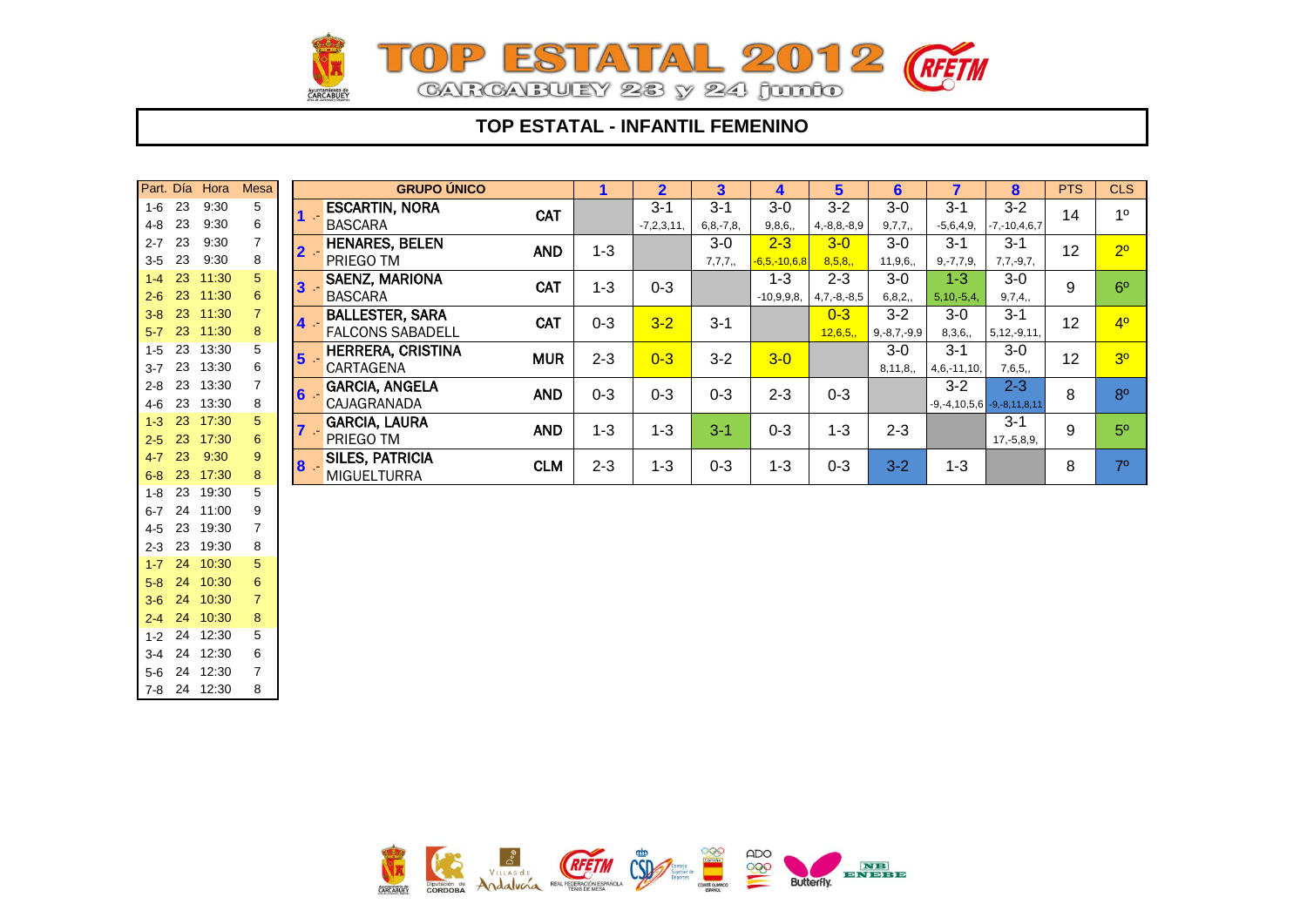

### **TOP ESTATAL - JUVENIL MASCULINO**

|         |    | Part. Día Hora | Mesa           |                | <b>GRUPO ÚNICO</b>           |            | 1       | $\overline{2}$ | 3       | 4                              | $5\phantom{.0}$    | 6              | $\overline{7}$                 | 8              | <b>PTS</b> | <b>CLS</b>     |
|---------|----|----------------|----------------|----------------|------------------------------|------------|---------|----------------|---------|--------------------------------|--------------------|----------------|--------------------------------|----------------|------------|----------------|
| $1 - 6$ | 23 | 9:00           | 1              |                | PERAL, XAVIER                | <b>CAT</b> |         | $3-0$          | $3-0$   | $3-0$                          | $3 - 2$            | $3-0$          | $3-0$                          | $1 - 3$        | 13         | 1 <sup>0</sup> |
| 4-8     | 23 | 9:00           | 2              |                | CN MATARO                    |            |         | 6, 5, 5,       | 7,8,9,  | 9, 9, 6,                       | $6, 7, -7, -7, 9$  | 6, 5, 6,       | 3,5,4,                         | $6, -8, 5, 8,$ |            |                |
| $2 - 7$ | 23 | 9:00           | 3              | $2 -$          | <b>VILCHEZ, MIGUEL ANGEL</b> | <b>MAD</b> | $0 - 3$ |                | $2 - 3$ | $2 - 3$                        | $0 - 3$            | $3-0$          | $3 - 2$                        | $0 - 3$        | 9          | 6 <sup>o</sup> |
| $3 - 5$ | 23 | 9:00           | 4              |                | NOROESTE-LAS ROZAS           |            |         |                |         | $4,9,-7,-10,6$ $-7,-9,5,10,10$ | 5, 5, 9,           | 9, 11, 4,      | $8, -8, 5, -7, 10$             | 9, 9, 8,       |            |                |
| $1-4$   | 23 | 11:00          | $\overline{1}$ | 3              | <b>BENITO, JAVIER</b>        | <b>MAD</b> | $0 - 3$ | $3 - 2$        |         | $3 - 1$                        | $3 - 1$            | $3 - 1$        | $3-0$                          | $3-0$          | 13         | 2 <sup>0</sup> |
| $2 - 6$ | 23 | 11:00          | 2              |                | <b>ADTM LEGANES</b>          |            |         |                |         | $8,7,-8,8,$                    | $8,3,-9,4,$        | $5, -6, 3, 4,$ | 4, 12, 11,                     | 10,8,4,        |            |                |
| $3-8$   | 23 | 11:00          | 3              | 4 <sup>7</sup> | ALVAREZ, MOISES              | <b>AND</b> | $0 - 3$ | $3 - 2$        | $1 - 3$ |                                | $3 - 2$            | $3-0$          | $3 - 2$                        | $2 - 3$        | 11         | $4^{\circ}$    |
| $5-7$   | 23 | 11:00          | $\overline{4}$ |                | PRIEGO TM                    |            |         |                |         |                                | $6, 9, -8, -7, 12$ | 4,8,7,         | $4,4,-9,-10,9$ 8, -6, -3, 5, 5 |                |            |                |
| $1-5$   | 23 | 13:00          |                | 5 <sub>1</sub> | <b>MAESTRE, JOSE LUIS</b>    | <b>MAD</b> | $2 - 3$ | $3-0$          | $1 - 3$ | $2 - 3$                        |                    | $1 - 3$        | $3 - 2$                        | $3 - 1$        | 10         | $5^{\circ}$    |
| $3 - 7$ | 23 | 13:00          | 2              |                | NOROESTE-LAS ROZAS           |            |         |                |         |                                |                    | $9,-6,7,4,$    | $6, -4, 5, -3, 7$              | $9, 9, -6, 9,$ |            |                |
| $2 - 8$ | 23 | 13:00          | 3              | $6 -$          | HIDALGO, MARIO               | <b>AND</b> | $0 - 3$ | $0 - 3$        | $1 - 3$ | $0 - 3$                        | $3 - 1$            |                | $0 - 3$                        | $0 - 3$        | 8          | 8 <sup>o</sup> |
| 4-6     | 23 | 13:00          | 4              |                | <b>CD CARTAMA</b>            |            |         |                |         |                                |                    |                | 3,9,10,                        | 4, 9, 7,       |            |                |
| $1 - 3$ | 23 | 17:00          |                |                | <b>CHAVES, ANTONIO</b>       | <b>AND</b> | $0 - 3$ | $2 - 3$        | $0 - 3$ | $2 - 3$                        | $2 - 3$            | $3-0$          |                                | $1 - 3$        | 8          | $7^\circ$      |
| $2 - 5$ | 23 | 17:00          | 2              |                | <b>CORIA TM</b>              |            |         |                |         |                                |                    |                |                                | $-10,6,9,3,$   |            |                |
| $4 - 7$ | 23 | 17:00          | 3              | $8 -$          | <b>CUEVAS, IVAN</b>          | <b>AND</b> | $3 - 1$ | $3-0$          | $0 - 3$ | $3 - 2$                        | $1 - 3$            | $3-0$          | $3 - 1$                        |                | 12         | 3 <sup>o</sup> |
| $6 - 8$ | 23 | 17:00          | 4              |                | PRIEGO TM                    |            |         |                |         |                                |                    |                |                                |                |            |                |
| 1-8     | 23 | 19:00          |                |                |                              |            |         |                |         |                                |                    |                |                                |                |            |                |
| $6 - 7$ | 23 | 19:00          | 2              |                |                              |            |         |                |         |                                |                    |                |                                |                |            |                |
| $4 - 5$ | 23 | 19:00          | 3              |                |                              |            |         |                |         |                                |                    |                |                                |                |            |                |
| $2 - 3$ | 23 | 19:00          | 4              |                |                              |            |         |                |         |                                |                    |                |                                |                |            |                |
| $1 - 7$ | 24 | 11:00          | $\overline{1}$ |                |                              |            |         |                |         |                                |                    |                |                                |                |            |                |
| $5-8$   | 24 | 11:00          | 2              |                |                              |            |         |                |         |                                |                    |                |                                |                |            |                |
| $3 - 6$ | 24 | 11:00          | 3              |                |                              |            |         |                |         |                                |                    |                |                                |                |            |                |
| $2 - 4$ | 24 | 11:00          | 4              |                |                              |            |         |                |         |                                |                    |                |                                |                |            |                |
|         |    | 1-2 24 13:00   | 1              |                |                              |            |         |                |         |                                |                    |                |                                |                |            |                |



3-4 24 13:00 2 5-6 24 13:00 3 7-8 24 13:00 4